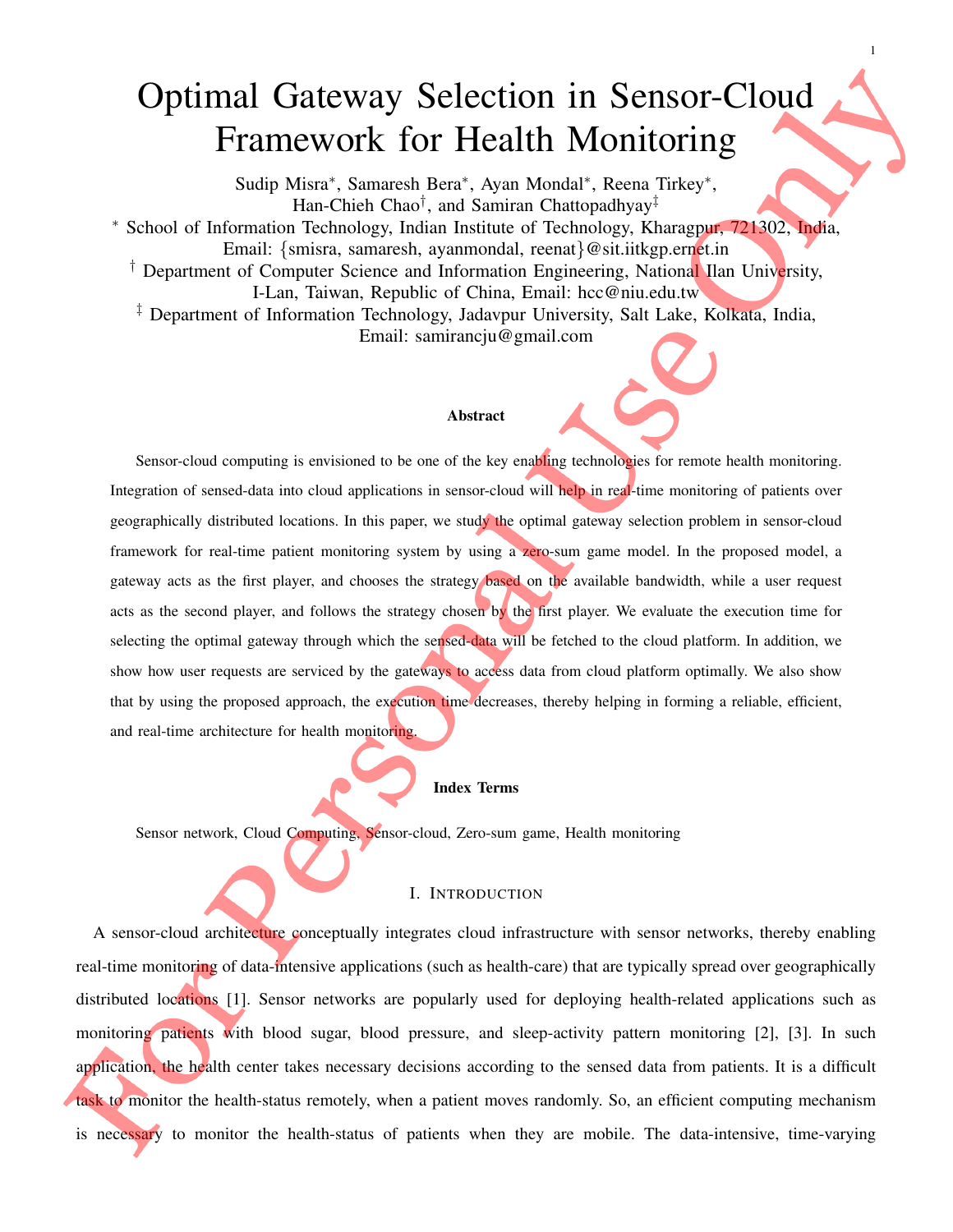requirements of the sensor networks can benefit from the intricate integration of the computational and storage resources offered by the cloud computing applications for big-data processing [4]. Thus, sensor-cloud platforms are increasingly become popular in health care.

Standalone sensor networks have some inherent challenges [2], [5], [6], which can be undertaken by sensor-cloud infrastructures.

- 1) *Data management:* One of the major problems of sensor networks is data management. Storing and accessing sensed-data from sensor networks is efficient with sensor-cloud.
- 2) *Resource utilization:* The cloud computing infrastructure provides resource sharing facility among the users. This information sharing mechanism can be implemented around the sensor network environments, and thus, same data can be accessible from geographically distributed regions at the same time.
- 3) *High utility cost:* Some analysis such as detecting faulty sensors, removing erroneous readings, and fusing noisy measurements from several sensors is challenging and expensive. The sensor-cloud infrastructure is a cost-effective approach, where the existing cloud platform can be used.

A sensor-cloud architecture is conceptualized with a combination of sensor networks and cloud applications [5], [7]. Due to the limitations in sensor network such as limited bandwidth, storage, and memory, sensed-data from the sensor nodes are processed through a cloud infrastructure in order to have reliable, cost-effective and real-time monitoring facilities. Cloud applications are able to collect and process huge data that are generated from sensor nodes through the gateways on the both sides — cloud gateways and sensor gateways. In such a publish/subscribe system, sensor-cloud provides a platform for the execution of services that operate on sensed data and also satisfying and ensuring the derived trust and security requirements. A sensor-cloud enables users to easily gather, access, process, and search for a large number of data stored in the cloud infrastructure using the computational and storage devices [8]. The dynamic behaviors of sensor-cloud infrastructure facilitate automatic furnishing of its services as required by the users [9], [10]. In this paper, we design a framework for optimal-gateway selection in an efficient, reliable, and cost-effective manner in a sensor-cloud, that will help for health monitoring applications.

The rest of the paper is organized as follows. In Section II, we briefly present the literature review related to this work. Section III presents the system model for the sensor-cloud framework. We propose a solution for optimalgateway selection in Section IV. Some results are discussed in Section V. Finally, we conclude the paper with few research directions in Section VI.

#### II. RELATED WORK

Several works are done in the past years for health monitoring using sensor-cloud infrastructure [9], [11]–[20]. In the existing health monitoring systems prior to sensor-cloud, patients' health-data are collected by the workers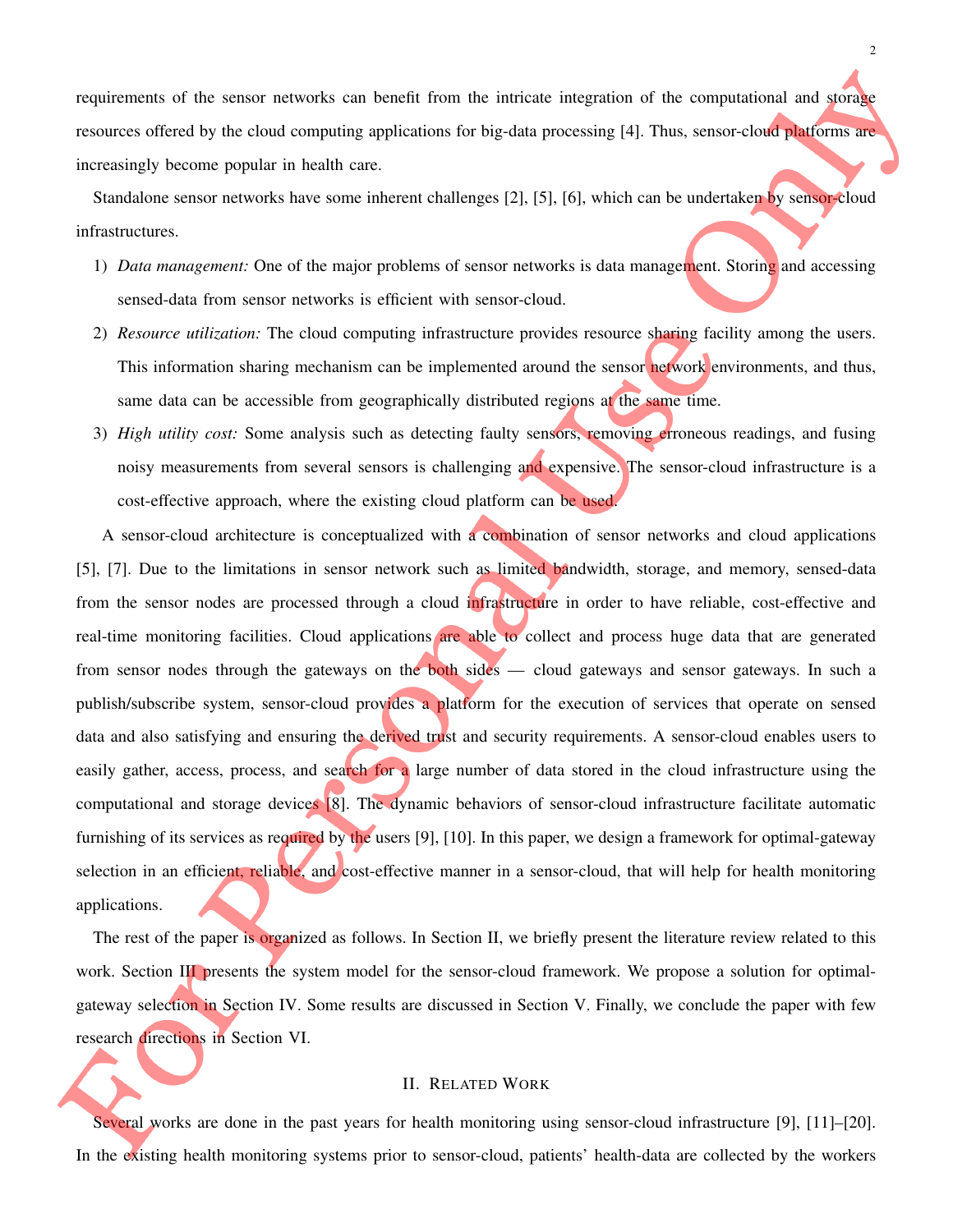(such as nurse, doctors) manually. This manual system leads to a cost-expensive, error-prone, and increased latency, which are unsuitable for real-time monitoring.

To address these issues, the authors in [9] discussed a solution for cost-effective, real-time health monitoring system. In such a scenario, the health information is fed into a cloud environment, so that information is available from anywhere to the patients and also to the health-care center. Thus, manual data collection issues have been addressed by the authors for real-time, always-on, and automated health monitoring systems. However, in such a solution model, delay-optimized gateway selection mechanism is required for mapping sensed-data with cloud applications.

In Ref. [11], a pub-sub based model is proposed by the authors in order to integrate cloud applications with sensor network. The authors represented publish and subscribe model as pub-sub model. According to the authors, users register their information to the *SaaS* application through the publish model. In the subscribe model, appropriate subscribers are found for each application using event matching algorithm. In such a model, published data is available through the existing Web-services, and is accessible only to the subscribed customers. They used pub-sub broker to utilize the cloud infrastructure as *SaaS* to monitor, process, and deliver the events to the users. However, this model is not autonomous. Periodic predictions are required to be calculated for the purpose of cost-optimization.

In Ref. [14], the authors proposed a fast and flexible information dissemination system for automatic publish/subscribe mechanism. In such a system, class-group index matching algorithm is proposed for minimizing delay to receive subscribed content, and predictions are automatically calculated. However, performance degradation takes place when the number of customers is increased.

Aoki et al. [15] proposed a deep sensor-data aggregation mechanism for reducing congestion in network traffic for fast response real-time data collection. The authors focus on the issues related to cloud applications such as latency, limited bandwidth, long distance transmission for real-world implementations using WAN architecture. To address these issues, they divide WAN architecture into two parts — *front-side* and *back-side*. The *back-side* is the same as today's network architecture, and *front-side* is located between the WAN and real-world part for handling real-world data streams.

In [16], the authors propose a secure multicast sensor-cloud application based on the combination of group-key and time-key (CoGKTK) mechanisms instead of broadcast mechanism. The group-key (GK) is used for the group of users that satisfy the data arriving from the sensor-cloud. The time-key (TK) is used for optimization of the key updating from joining or leaving of users. The authors show that using multicast method, it is possible to reduce the computation and response time.

The authors in [17] proposed a hybrid framework for monitoring patient health status using a sensor-cloud. They demonstrated the benefits of using sensor-cloud architecture for patient health status monitoring.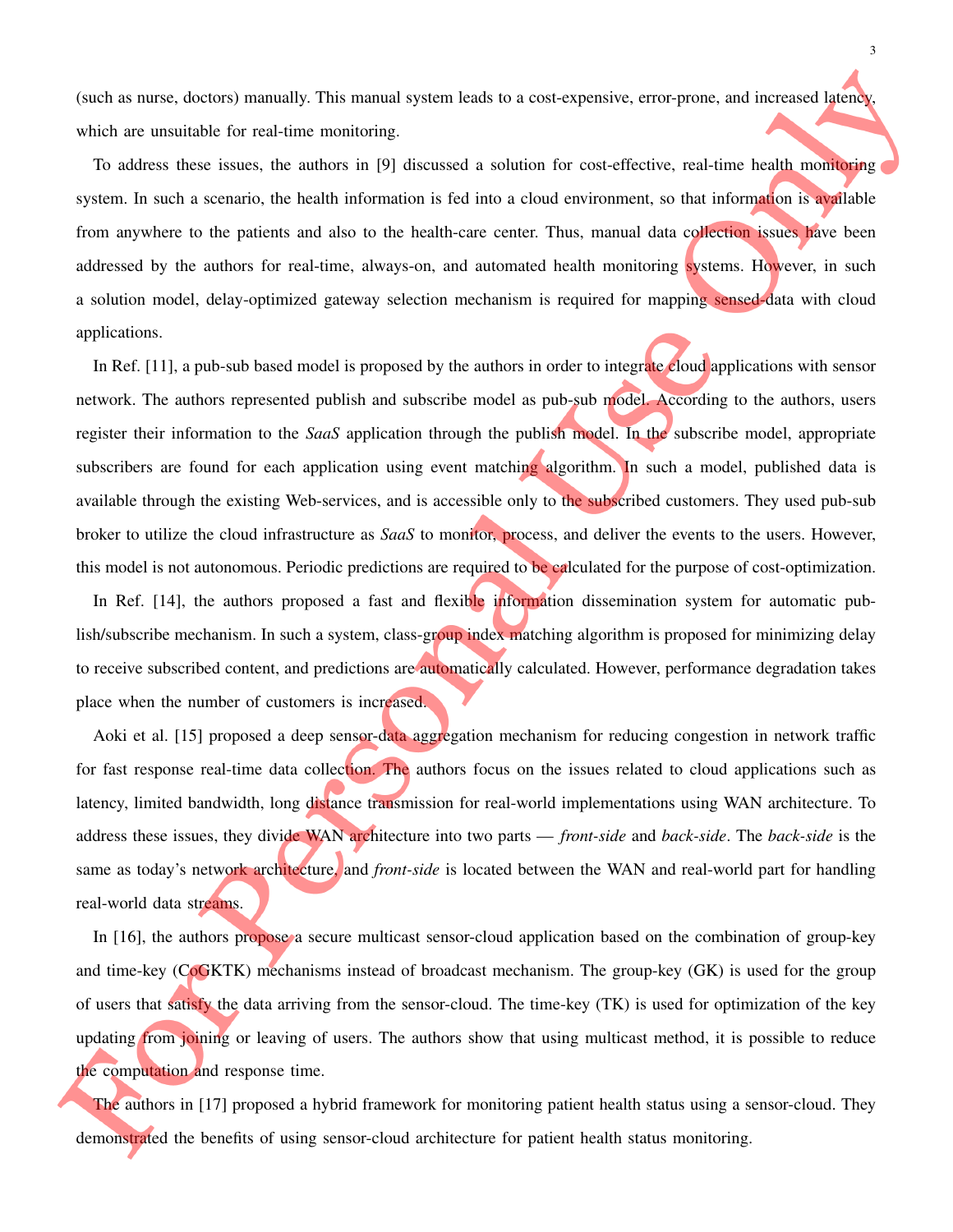The authors in [21]–[23] studied the sleep-wake cycle of the patients in a nursing home. The authors proposed a sleep activity pattern monitoring (SAPM) system for real-time health monitoring in a local nursing home. They also implemented a cost-effective circadian rhythm monitoring system and tested the mechanism on trial data collected from a nursing home. Biswas et al. in [21] also claimed that their SAPM system works well for real-time health monitoring.

In [24], the authors proposed a cost-effective, versatile clinical tool for mobile voice monitoring to track the daily condition of vocal system. They use wearable sensor for data collection, and smart phone application platform for storing the real-time data. Using the smart phone application and the wearable sensors, the authors proposed that the treatment of hyper-functional vocal disorders can be effectively enhanced for providing real-time feedback to facilitate the healthy vocal function.

It can be inferred from the existing works that most of the existing works addressed the issues related to mapping sensor network with cloud applications for scalability and availability of the real-time monitoring system. However, still, an optimal gateway selection mechanism is needed to be addressed to establish an efficient, reliable, and cost-effective monitoring system and to minimize the service-delay in a dynamic sensor-cloud relationship.

## III. SYSTEM MODEL

A sensor-cloud uses the publish/subscribe (pub/sub) model for receiving data from sensor network, and for distributing that data to the interested cloud applications. All these intermediate operations are done by the pub/sub broker that act as an intermediary entity between the sensor network and the cloud platform. We address the execution delay problem for optimal gateway selection in sensor-cloud framework for the real-time monitoring systems.



Fig. 1: A schematic view of a health monitoring system using sensor-cloud applications

In Figure 1, a health monitoring system using sensor-cloud application is shown. In the Figure 1, G1, G2, G3, and  $G4$  are the gateways between the sensor network and the cloud platform.  $P1$ ,  $P2$ ,  $P3$ , and  $P4$  represents the patients in different areas. The sensed-data from the sensor network are fed into the cloud environment with the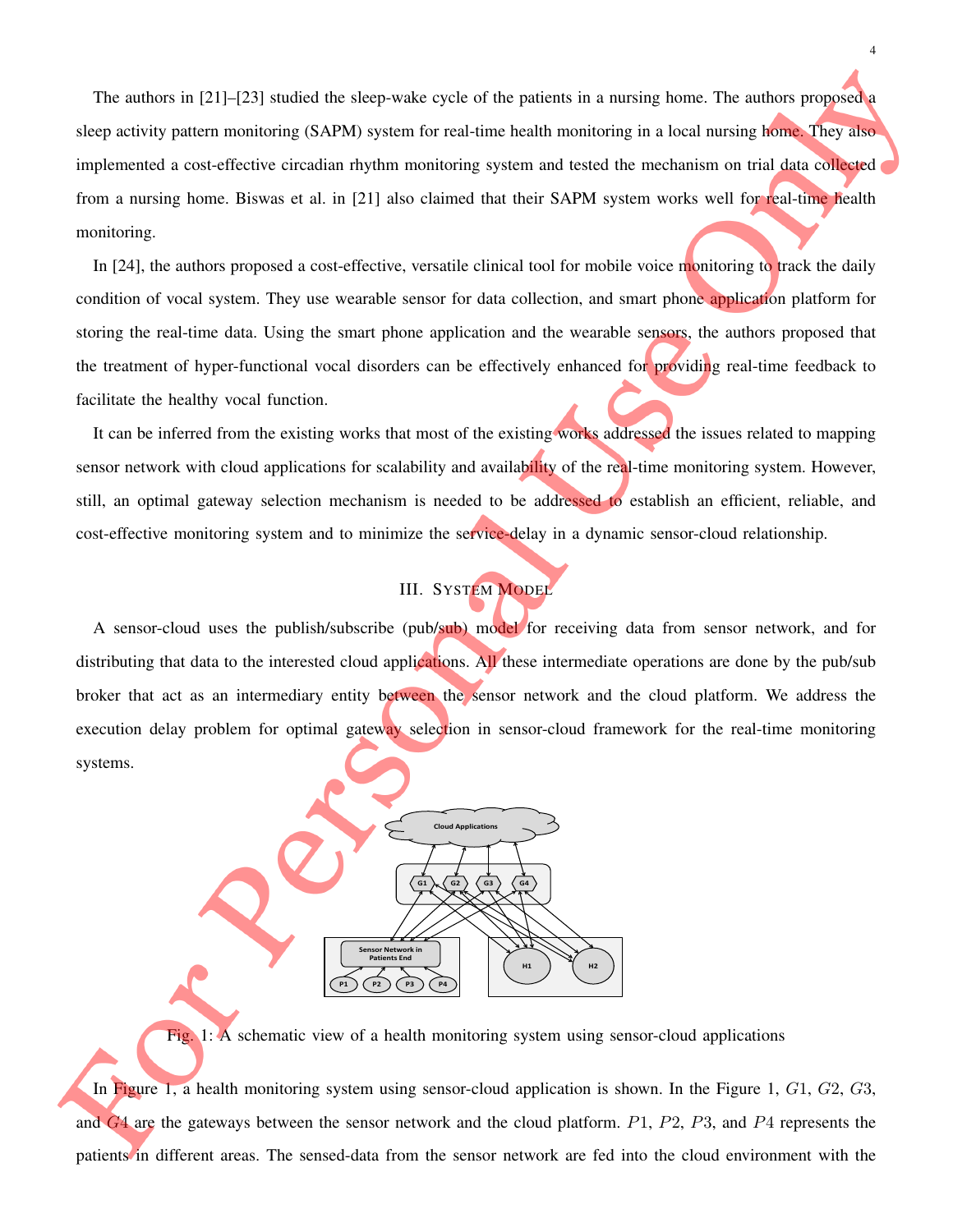help of the gateways. All the health-care centers,  $H1, H2, H3$ , and  $H4$ , can access the real-time health-data cloud through the gateways, and according to that, take decisions.

Let,  $N_G$  be the set of gateways and  $N_R$  be the set of requests from the users. So, our objective is to choose an optimal gateway  $G_i \in N_G$  for each  $R_i \in N_R$ , where,  $i \in N$ ,  $(N$  is the set of natural numbers) such that all the requests,  $N_R$ , are mapped according to their priorities. After selecting a gateway,  $G_i$ , it is included into a candidate gateway set,  $C_i$ , for the request,  $R_i$ , and considered as the candidate gateway for optimal gateway selection strategy. There may be more than one candidate gateway for a request,  $R<sub>i</sub>$ . In such a scenario, we also consider the relative bandwidth, i.e., after selecting a gateway,  $G_i$ , for a request,  $R_i$ , the bandwidth  $B_{G(i)}$  of the gateway is reduced during the time interval for serving the request.

A gateway,  $G_i \in N_G$ , is selected for any request,  $R_i$ , as an optimal gateway. After serving the request,  $R_i$ , the gateway bandwidth,  $B_{G(i)}$ , is reduced by a constant value, say  $c_x$ . So, the new relative bandwidth,  $B_{G(i)} - c_x$ , is considered to serve another request,  $R_j$ . Our aim is to choose the optimal one from the set of candidate gateways,  $C_i$ , for transferring the user requested data to the sensor-cloud framework. For example, suppose we have two requests,  $R_1$  and  $R_2$ , and two gateways,  $G_1$  and  $G_2$ . Request  $R_1$  can be served by either  $G_1$  or  $G_2$ , and request  $R_2$  can be served only by  $G_1$ . Now, let us consider that  $G_1$  has higher bandwidth than  $G_2$ . In such condition,  $R_1$ is served first as it comes first and served by the gateway,  $G_1$ , as it has higher bandwidth. After serving the first request, gateway  $G_1$  does not have enough bandwidth to serve the request,  $R_2$ . So, in this circumstance, a proper gateway selection mechanism is needed to be addressed to serve all the requests optimally.

IV. SOLUTION APPROACH

#### *A. Game Formulation*

For transferring the user requested data to the sensor-cloud, we use a two-player zero-sum game [25]–[27] for optimal gateway selection for the reduction of delay. A game is said to be zero-sum, if for any outcome, the sum of the pay-offs to all players is zero, and can be expressed as:

$$
\sum_{i} U_i = 0 \qquad i = 1, 2, \dots, N. \tag{1}
$$

In such a zero-sum game model, the first player employs the strategy under the feedback information, while the second player utilizes the strategy under the information structure of the first player. The problem is to serve the user requests using the appropriate gateway in terms of bandwidth to reduce the delay for serving requests. In such a scenario, we consider the two-player game between the gateway and user-request. In such a game model, the gateway acts as a leader and the user-request acts as the follower. Now, if the strategies of two the players are the same, the value of the pay-off functions for the players are identical. The first player, i.e., the gateway chooses one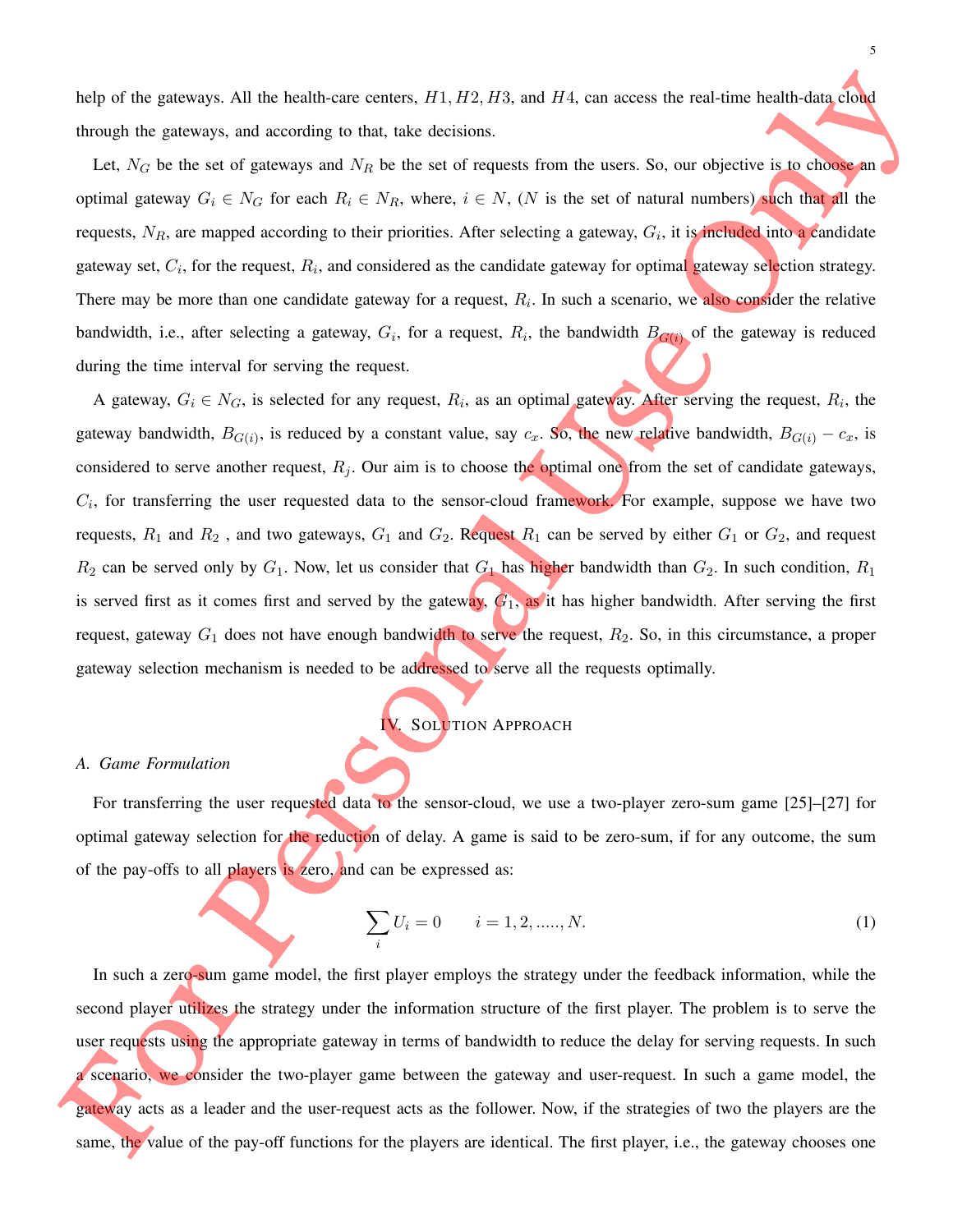strategy, and then the second player, i.e., the user, chooses the strategies over first player's strategy.

Definition 1. *Let,* Z *be a game defined by (*N,(Ai),(Ui)*), where* N *is the number of players,* A<sup>i</sup> *is the set of pure strategies of player* i*, and* U<sup>i</sup> *is the corresponding pay-off for the player* i*. Then* Z *is called a zero-sum game iff [28]:*

$$
\sum_{i=1}^{n} U_i(\vec{a}) = 0, \forall \vec{a} \in A
$$
 (2)

In our two-player zero-sum game model,  $N = 2$ . So, Equation (2) may be written as:

$$
U_1(a_1, a_2) = -U_2(a_1, a_2), \forall a_1 \in A_1, a_2 \in A_2 \tag{3}
$$

#### *B. Nash Equilibrium*

In the proposed model, we show that there exists Nash Equilibrium, and also it follows the properties below [28]:

- 1) All players exhibit the same value of pay-off at Nash Equilibrium points.
- 2) For a two point Nash Equilibrium, it is possible to replace the strategy of one player in the first point by the strategy of the same player at another point.

This can be formally written, as shown in Theorem 1.

**Theorem 1.** Let, Z be the two-player zero-sum game defined by  $((A_1, A_2), \pi)$ . Let,  $(\tau_1, \tau_2)$  and  $(\sigma_1, \sigma_2)$  be the two *Nash Equilibrium points for the game,* Z*. Then*

1) 
$$
\pi(\tau_1.\tau_2) = \pi(\tau_1,\sigma_2) = \pi(\sigma_1,\tau_2) = \pi(\sigma_1,\sigma_2)
$$

2) *Both*  $(\sigma_1, \tau_2)$  *and*  $(\tau_1, \sigma_2)$  *are Nash Equilibria of Z.* 

**Proof (Part I):**  $(\sigma_1, \sigma_2)$  is a Nash Equilibrium. Therefore, the first player, the gateway, plays for maximizing the pay-off, and, thus, we have

$$
\pi(\sigma_1, \sigma_2) \ge \pi(\tau_1, \sigma_2) \tag{4}
$$

We have also another Nash Equilibrium point as well, i.e.,  $(\tau_1, \tau_2)$ . For this Nash Equilibrium point, the second player, user request, plays for minimizing the pay-off, and, thus, we have

$$
\pi(\tau_1, \sigma_2) \ge \pi(\tau_1, \tau_2) \tag{5}
$$

After combining Equations (4) and (5), we get

$$
\pi(\sigma_1, \sigma_2) \ge \pi(\tau_1, \sigma_2) \ge \pi(\tau_1, \tau_2)
$$
\n<sup>(6)</sup>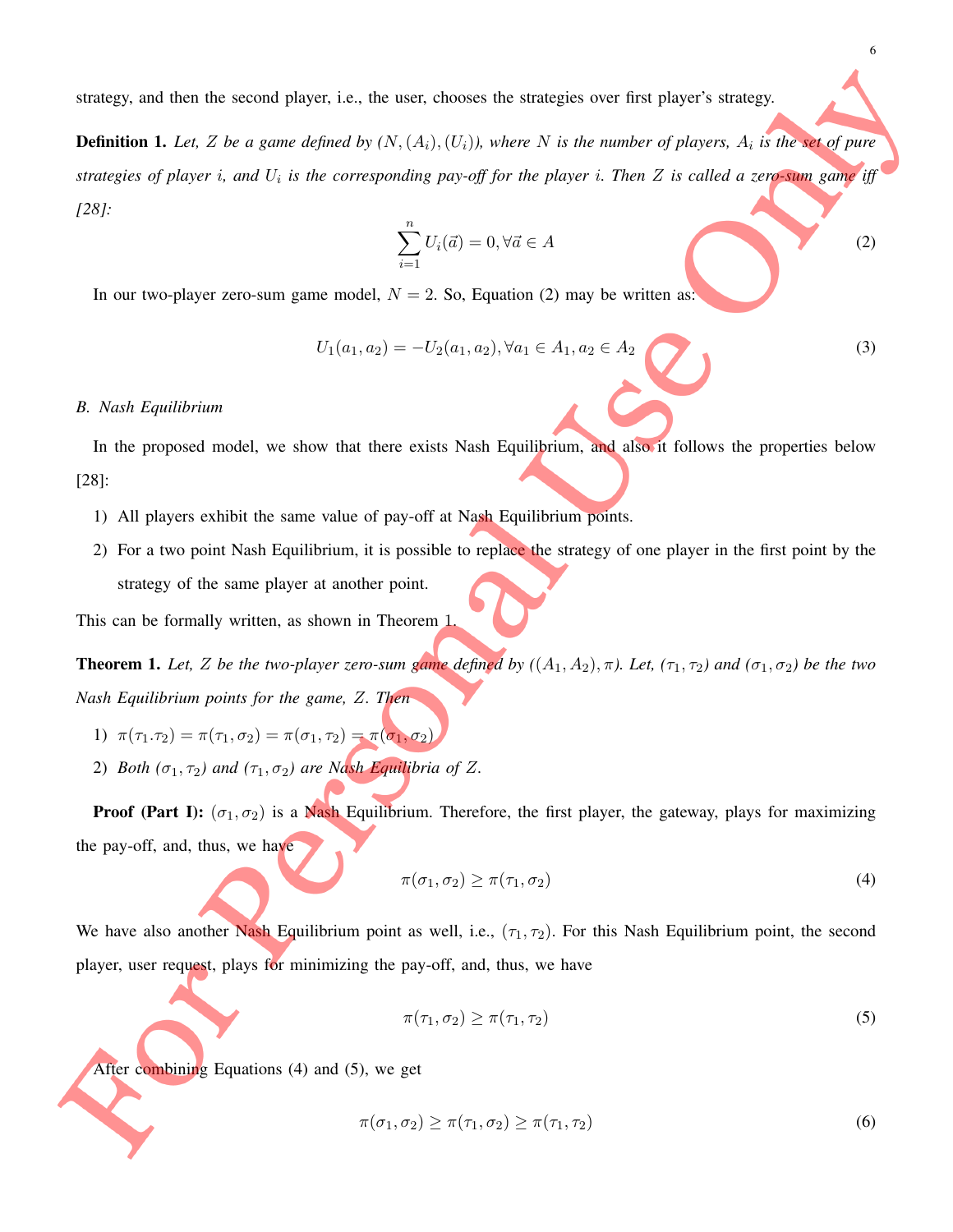TABLE I: Zero-sum game model

|                | Gateway             |        |  |
|----------------|---------------------|--------|--|
| <b>Lequest</b> | (0, 0)<br>$(-1, 1)$ | (0, 0) |  |

Similarly, we get the inequalities

$$
\pi(\sigma_1, \sigma_2) \leq \pi(\tau_1, \sigma_2) \leq \pi(\tau_1, \tau_2)
$$
\n(7)

Finally, from Equations (6) and (7), we can prove that

$$
\pi(\tau_1.\tau_2) = \pi(\tau_1,\sigma_2) = \pi(\sigma_1,\tau_2) = \pi(\sigma_1,\sigma_2)
$$
\n(8)

7

**Proof (Part II):** We observe that  $(\sigma_1, \sigma_2)$  is a Nash Equilibrium point of the two-player game. From Equation (8), we have

$$
\pi(\alpha'_1, \sigma_2) \le \pi(\sigma_1, \sigma_2) = \pi(\tau_1, \sigma_2), \qquad \overline{\forall \alpha'_1} \in A_1 \tag{9}
$$

and

$$
\pi(\tau_1, \alpha_2') \ge \pi(\tau_1, \tau_2) = \pi(\tau_1, \sigma_2), \qquad \forall \alpha_2' \in A_2 \tag{10}
$$

The combination of Equations (9) and (10) implies that  $(\tau_1, \sigma_2)$  is a Nash Equilibrium as well.

In the same way, we can prove that  $(\sigma_1, \tau_2)$  is also a Nash Equilibrium.

In Table I, we show the zero-sum game model, where the gateway and the request are the first and the second players, respectively. The gateway chooses the strategy based on its available bandwidth to maximize the pay-off to 1. With the chosen strategy of the gateway, the request follows it to get the service. Thus, the players, gateway and request, maximize their pay-off by choosing  $(1, -1)$  strategy.

At the beginning of the game, we consider the pay-off for gateways and requests as zero. In our proposed approach, all the gateways try to maximize their pay-off from 0 to 1. At the same time, all the requests try to get service from the gateways as soon as possible in order to reduce the delay. Thus, we consider the pay-off for the serviced request as −1. After servicing all the requests, the sum of the pay-off of requests and gateways is zero, and thus, follows the zero-sum game approach, i.e.,

$$
\sum_{t=0}^{T} U_G + \sum_{t=0}^{T} U_R = 0
$$
\n(11)

where,  $U_G$  and  $U_R$  are the utilities of gateway and request, respectively.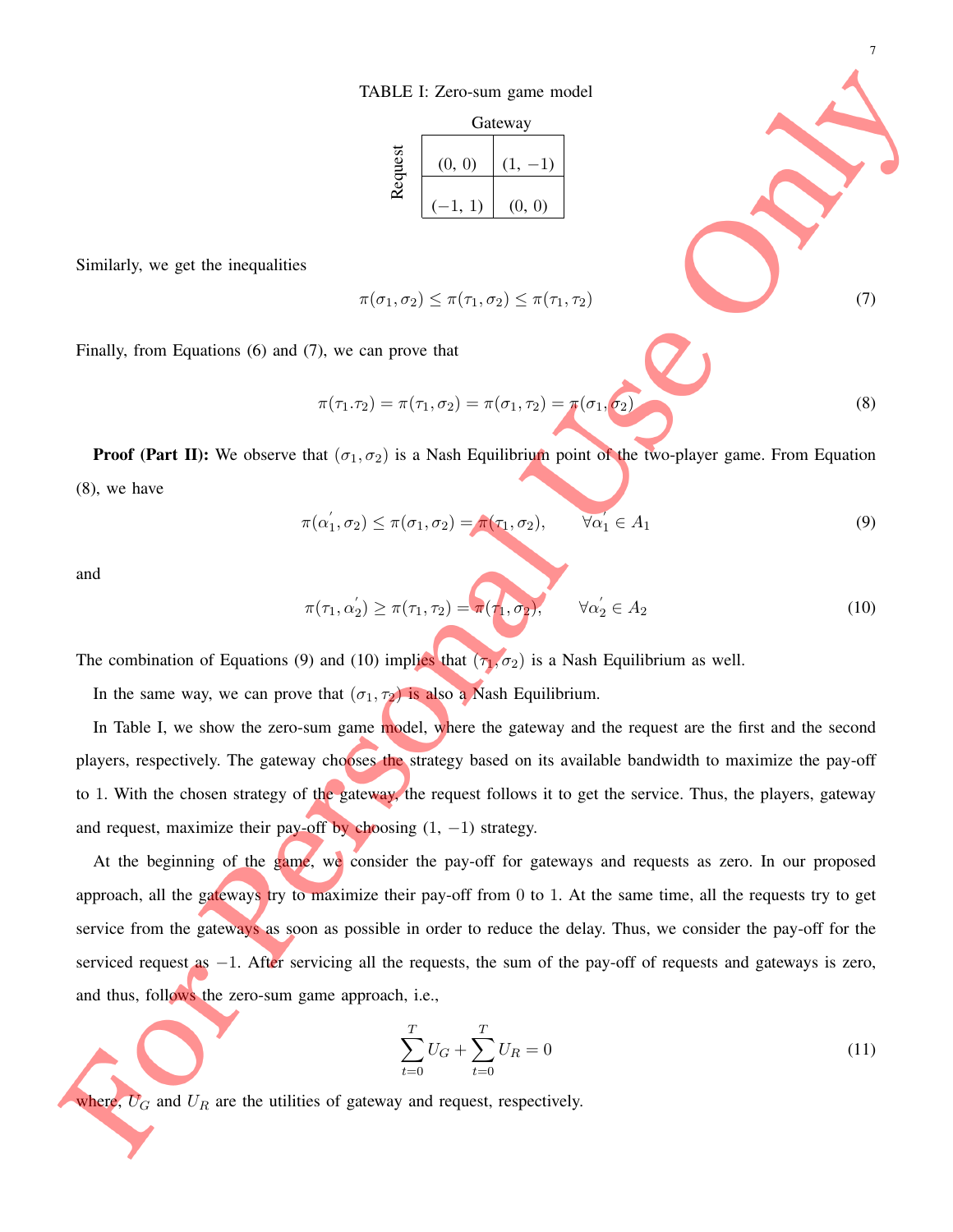*1) Utility of gateways:* We consider the gateway utility function as  $U_G(S, B_{G(i)}, M, \alpha, \beta)$ , where,

- (i)  $B_{G(i)}$  is the gateway bandwidth value.
- (ii) M is the  $(N_G \times N_R)$  matrix.
- (iii)  $\alpha$  and  $\beta$  are the decision variables of the two players.
- So, for the first player (i.e., the gateway) the strategy is as follows:

$$
max[U_G(B_{G(i)(0)}, M_0, \alpha, \beta)] = \sum_{t=0}^{T-1} U_{G(t)}(B_{G(i)(t)}, M_t, \alpha_t, \beta_t) + U_{g(T)}(S_T, B_{G(i)(T)}, M_T, \alpha_T, \beta_T)
$$
(12)

*2) Utility of user requests:* We consider the utility function of the second player (i.e., the user request) to be denoted as  $U_R(r_p, M, \alpha, \beta)$ , where,

(i)  $r_p$  denotes the request priority.

(ii) M is the  $N_G \times N_R$  matrix. In the matrix M, the matrix value is 1, if the corresponding gateway and request status is unity.

(iii)  $\alpha$  and  $\beta$  are the decision variables of the two players.

For the user request, the utility function is defined as follows:

$$
max[U_R(r_{p(0)}, M_0, \alpha_0, \beta_0)] = -\sum_{t=0}^{T-1} U_{R(t)}(r_{p(t)}, M_t, \alpha_t, \beta_t) + U_{M(T)}(r_{p(T)}, M_T, \alpha_T, \beta_T)
$$
(13)

#### Algorithm 1 Algorithm for optimal gateway selection in sensor cloud

**Inputs:** Number of gateways  $(N_G)$ , user request set  $(N_R)$ , request ID  $(R_{i(id)})$ , request status  $(0 \text{ or } 1)$ , request priority  $(R_{priority})$ .

**Output:** Optimal gateway,  $N_{G(opt)}$ , for request ID,  $R_{i(id)}$ 

- 1: if (request value  $\ge$  *priority*<sub>threshold</sub>) then
- 2: Count the number of high priority requests
- 3: Create status matrix based on the status of requests and gateways
- 4: Check which gateway value satisfies the range for each request value
- 5: Using utility factor make a matrix to check which gateway satisfy which requests
- 6: Count the number of gateways, which can satisfy the requirement of the requests
- 7: if the number of satisfied gateway  $\geq 2$  then
- 8: Find optimal-gateway comparing the relative bandwidth of the gateways.
- 9: else
- 10: Serve the request  $(R_i)$  using that gateway
- 11: end if
- 12: After serving each request, decrease the selected gateway bandwidth value,  $B_{G(i)} c_x$ .
- 13: Repeat steps  $3 10$  for low-priority requests.

### 14: end if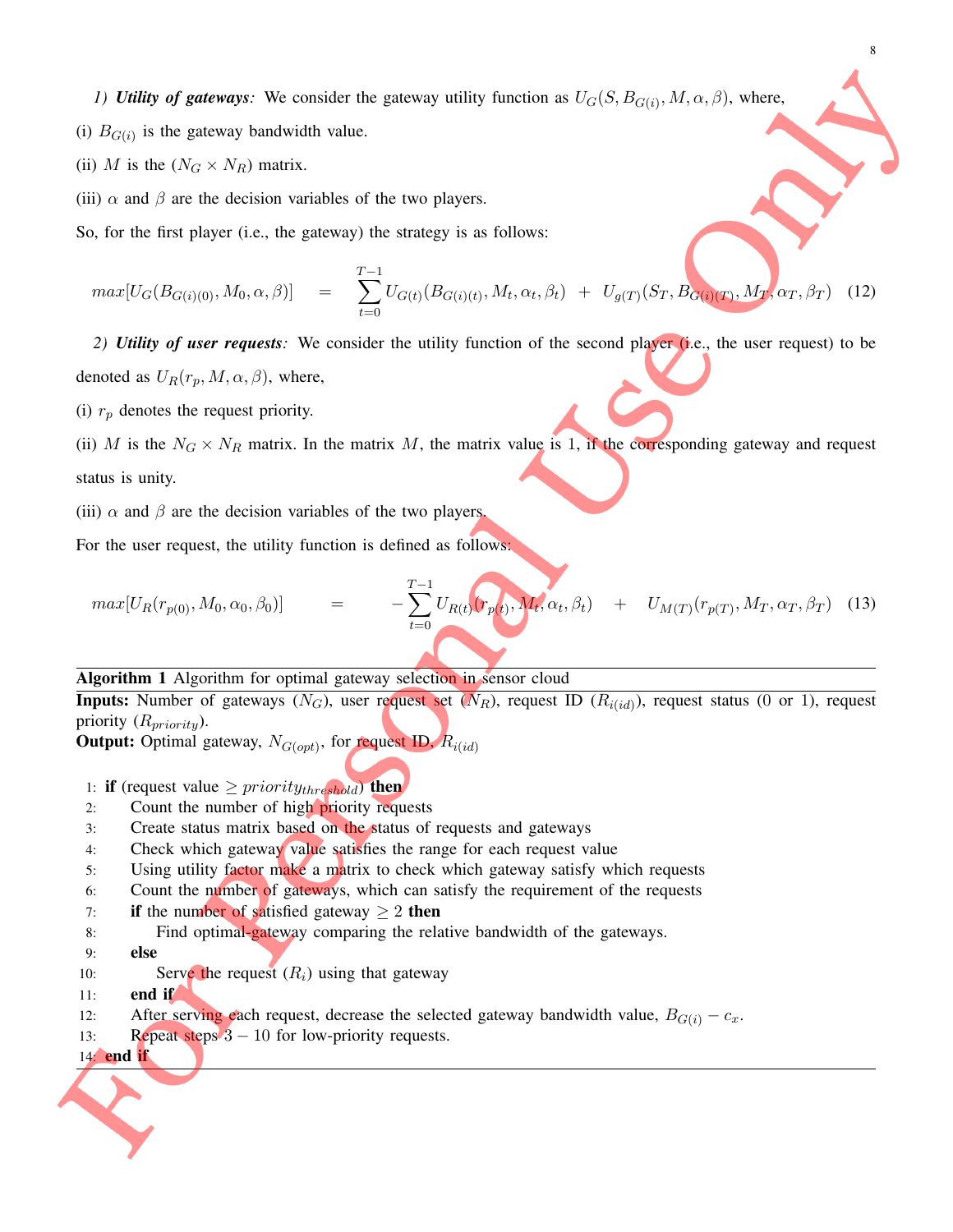#### TABLE II: Simulation Parameters

| Parameter                            | <b>Value</b>      |
|--------------------------------------|-------------------|
| Maximum number of requests at a time | 2000              |
| Maximum number of gateways           | 50                |
| Request priority                     | $0 \text{ or } 1$ |
| Gateway bandwidth                    | $< 40$ unit       |
| Requested bandwidth                  | $< 15$ unit       |



### *C. Algorithm for optimal gateway selection*

Our proposed algorithm follows the 'first come first serve' approach with priority-based service. The algorithm finds out the high priority requests among the active ones, and serves those requests that come first. We consider that the proposed framework supports multiple gateways for each request. When the gateway receives user requested data to serve, the system first checks the gateway value to ascertain whether the gateway satisfies the request or not, instead of storing the data into cloud storage first. If the gateway does not satisfy the gateway value, then the data is stored in the cloud storage to minimize the delay. Then, the optimal gateway is selected for serving the request.

## V. RESULTS AND DISCUSSIONS

We used MATLAB to simulate the proposed solution. Table II shows the different parameters used for simulation. We evaluated the performance of the proposed solution in three ways: (a) utilization of gateway, (b) delay for serving the requests, and (c) overall comparison of gateway utilization and service delay.



Fig. 2: 50 requests are served by 10 gateways

We calculate computational delay for each requests which are serviced by the gateways. We observe that the high priority requests are serviced first, according to the proposed framework. Among the first priority requests,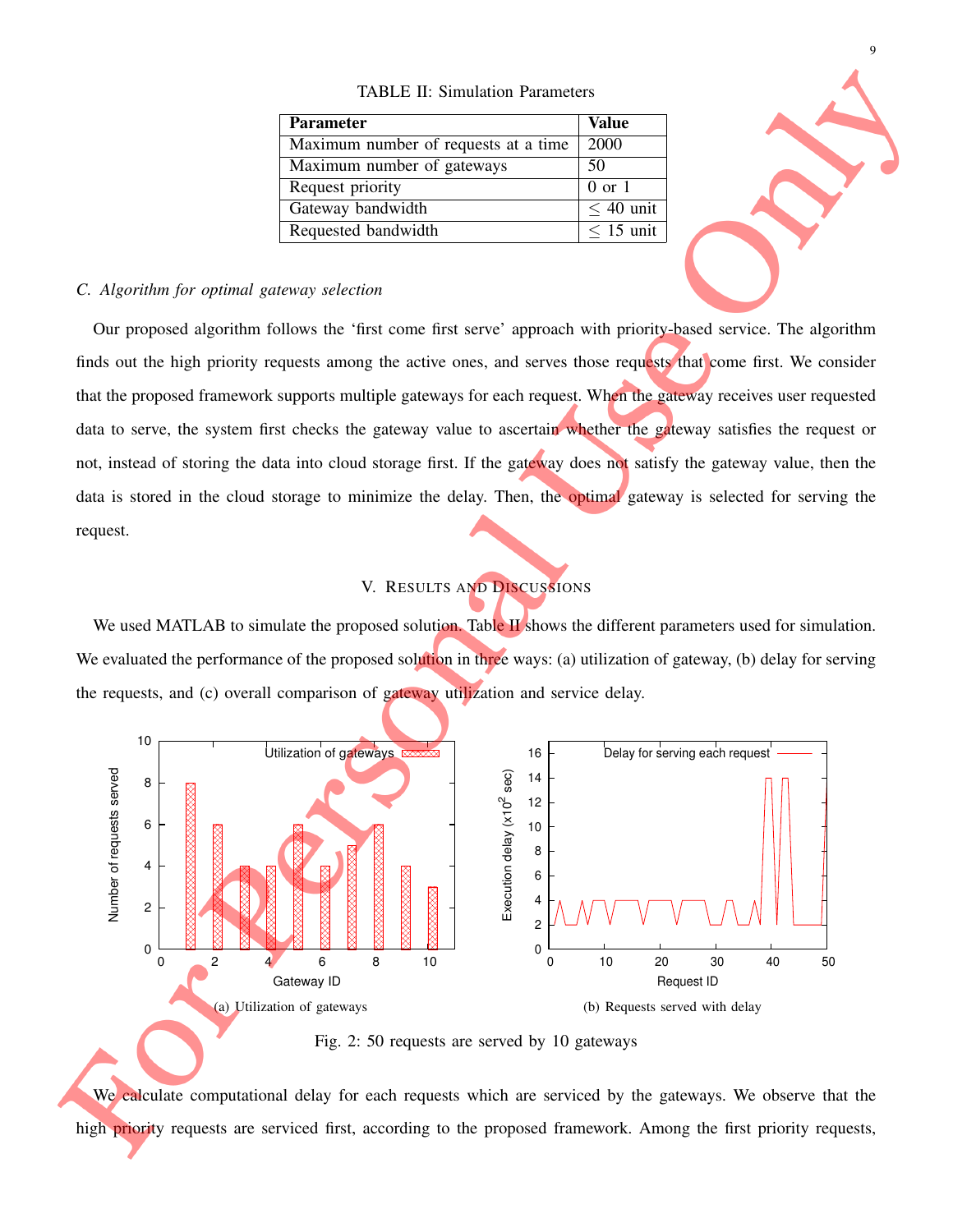they are serviced on a 'first come first serve' basis. We calculated the delay for each request ID, when 10 gateways are available. Here, all the requests are serviced with optimal delay.

In Figure 2(a), we show the number of requests served by the gateways, when 50 requests are served by 10 gateways. We observe that all the gateways are optimally utilized according to the number of requests. In Figure  $2(b)$ , we show the results of the service delay while 50 requests are served by 10 gateways. All the high priority requests are serviced first, and, thus, delay is lower than the low priority requests.

In Figure 3(a), the utilization of gateways is shown for different gateway ID with the number of requests served, when we consider 100 requests and 10 gateways are available for serving the requests. We observe that all the gateways are optimally utilized to serve the requests, according to their available bandwidth. We also observed the changes in service delay while 10 gateways are available for 100 requests, as shown in Figure 3(b). We see that the delay increases compared to that in Figure 2(b).



Fig. 3: 100 requests are served by 10 gateways

Figure 4(a) presents the utilization of gateways for 100 requests, when 25 gateways are considered to serve the requests. In this case as well, we observe that the gateways are utilized optimally with an increase in the number of gateways in comparison with Figure 3(a), according to the available bandwidth. In Figure 4(a), we see that since there are no remaining requests to be served, some of the gateways (such as 23, 24, 25) are not used. In Figure 4(b), we show the waiting time for each request to be served.

Figure 5(a) shows the utilization of gateways when 25 of these are considered for serving 200 requests. We observe that all the gateways are utilized for serving the requests unlike as seen in Figure  $4(a)$ . In Figure  $5(b)$ , with an increase in the number of requests and gateways, we calculated the delay for each request wait time to get service from the gateways. In Figure 5(b), we show the results, when 200 user requests are serviced by 25 gateways. We observed that with an increase in the number of gateways, delay is reduced compared to that in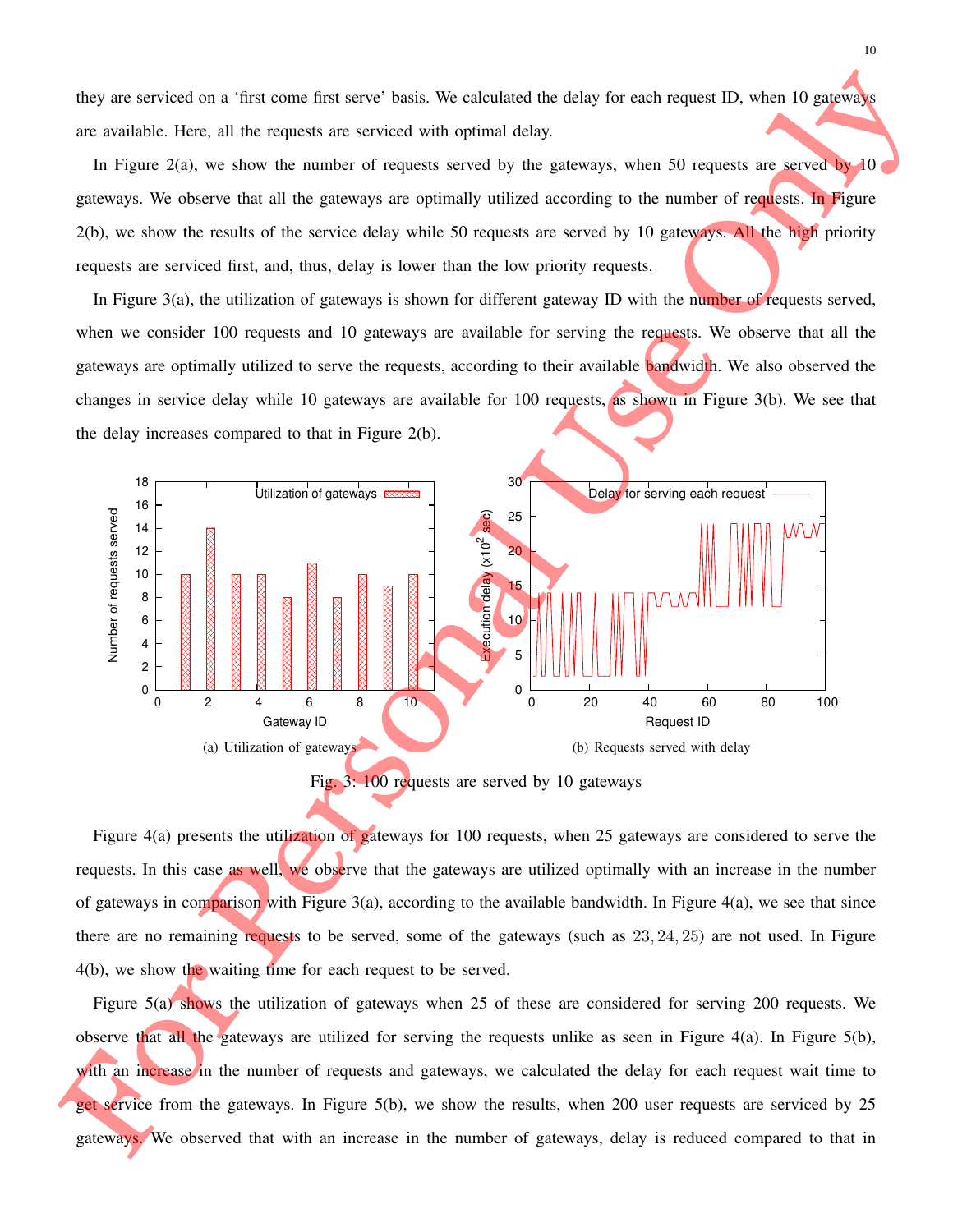

Figure 3(b), where 100 requests are serviced by 10 gateways.

Overall comparison: Finally, we compared the number of requests served with fixed number of gateways in Figure 6, and the delay for each request to get the service in Figure 7.

We compared the number of requests served by each gateway in our proposed algorithm, while the total number of gateways is fixed (see Figure 6). We observe that each individual gateway serves more number of requests with an increase in the total number of requests. Each gateway serves requests optimally to reduce the delay.

In Figure 7, we show the results of comparison when each request is serviced by different number of gateways having different waiting time. Here, we can also observe that with an increase in the gateway number, the waiting time is reduced optimally, as shown in Figure 7.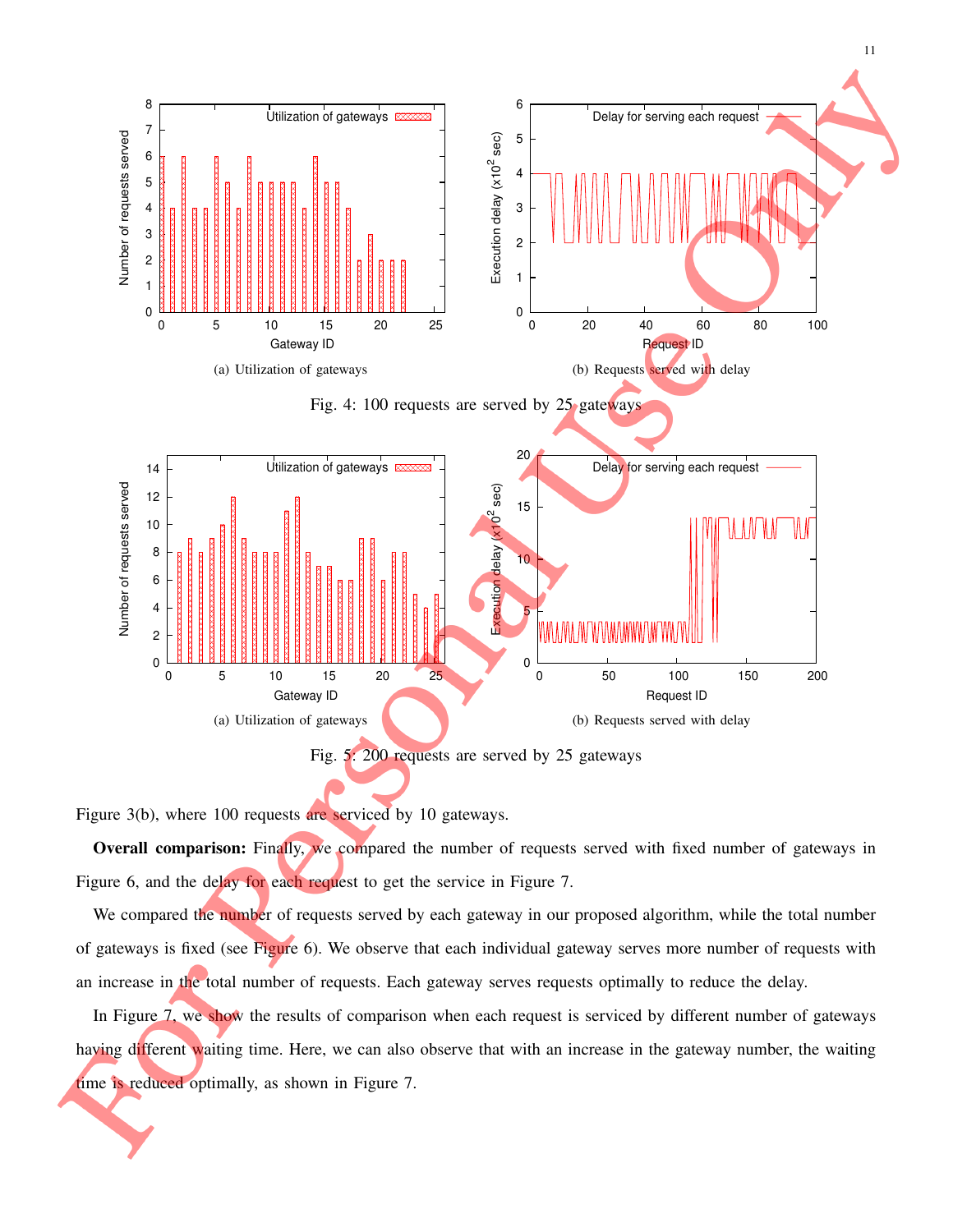

Fig. 6: Comparison of gateway utilization with the number of requests served



#### VI. CONCLUSION AND FUTURE WORK

In this paper, we proposed a solution to the optimal gateway selection problem in sensor-cloud. We modeled the problem as a delay optimization problem in the sensor-cloud architecture. Based on the gateway selection problem, we have shown how the user requests can be mapped to the optimal gateway and serviced through the sensor-cloud environment. We observed that our proposed framework works well for delay optimization. We considered request priorities for gateway selection, i.e., all the high priority requests are served first. The future extension of this work includes how the requests can be serviced by the gateways more effectively in order to have a reliable, and efficient,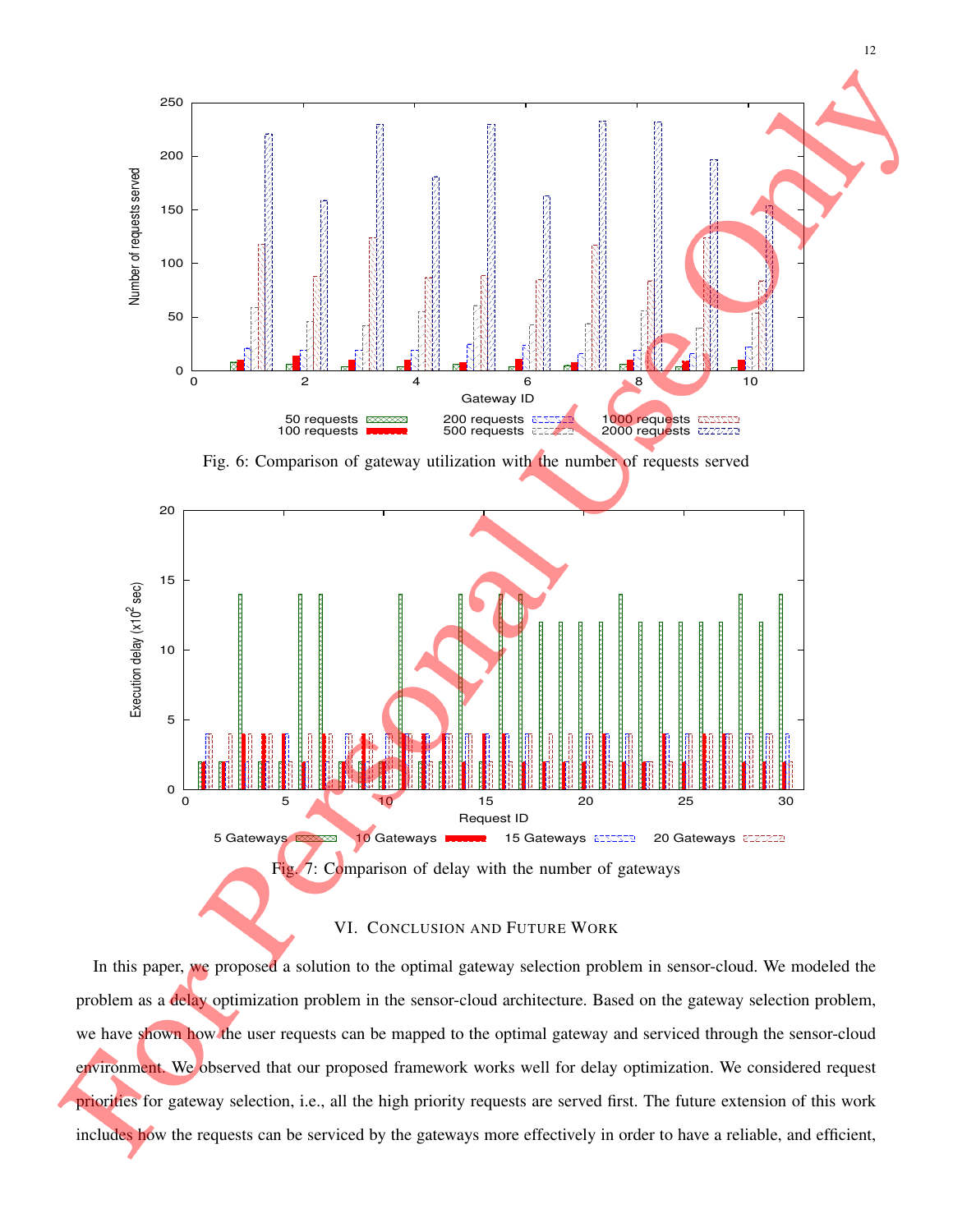#### **REFERENCES**

- [1] D. Irwin, P. Shenoy, E. Cecchet, and M. Zink, "Resource management in data-intensive clouds: Opportunities and challenges," in *Proceedings of IEEE Workshop on Local and Metropolitan Area Networks (LANMAN)*, Long Branch, NJ, May 2010, pp. 1 – 6.
- [2] A. Alamri, W. S. Ansari, M. M. Hassan, M. S. Hossain, A. Alelaiwi, and M. A. Hossain, "A Survey on Sensor-Cloud: Architecture, Applications, and Approaches," *International Journal of Distributed Sensor Networks*, vol. 2013, pp. 1–18, 2013.
- [3] S. Misra, V. Tiwari, and M. S. Obaidat, "LACAS: Learning Automata-Based Congestion Avoidance Scheme for Healthcare Wireless Sensor Networks," *IEEE Journal on Selected Areas in Communications*, vol. 27, no. 4, pp. 466 – 479, May 2009.
- [4] P. V. Krishna, S. Misra, D. Joshi, and M. S. Obaidat, "Learning Automata Based Sentiment Analysis for Recommeder System on Cloud," in *Proceedings of the 2013 International Conference on Computer, Information and Telecommunication Systems (CITS)*, Piraeus-Athens, Greece, May 2013.
- [5] M. Yuriyama and T. Kushida, "Sensor-Cloud Infrastructure Physical Sensor Management with Virtualized Sensors on Cloud Computing," in *Proceedings of IEEE International Conference on Network-Based Information Systems (NBiS)*, Takayama, Sept. 2010, pp. 1–8.
- [6] U. Varshney, "Pervasive healthcare and wireless health monitoring," *Mobile Networks and Applications*, vol. 12, no. 2-3, pp. 113–127, 2007.
- [7] S. K. Dash, J. P. Sahoo, S. Mohapatra, and S. P. Pati, "Sensor-Cloud: Assimilation of Wireless Sensor Network and the Cloud," *Advances in Computer Science and Information Technology. Networks and Communications*, vol. 84, pp. 455–464, 2012.
- [8] K. T. Lan, "Whats Next? Sensor+Cloud?" in *Proceeding of the ACM International Workshop on Data Management for Sensor Networks*, 2010, pp. 978 – 971.
- [9] C. O. Rolim, F. L. Koch, C. B. Westphall, J. Werner, A. Fracalossi, and G. S. Salvador, "A Cloud Computing Solution for Patients Data Collection in Health Care Institutions," in *Proceedings of IEEE International Conference on eHealth, Telemedicine, and Social Medicine, ETELEMED*, 2010, pp. 95–99.
- [10] A. Mondal and S. Misra, "Dynamic Coalition Formation in a Smart Grid: A Game Theoretic Approach," in *Proceedings of the* 3<sup>rd</sup> *IEEE International Workshop on Smart Communication Protocols and Algorithms (SCPA), colocated with IEEE ICC 2013*, Budapest, Hungary, June 2013, pp. 1–5.
- [11] M. M. Hassan, B. Song, and E.-N. Huh, "A framework of sensor-cloud integration opportunities and challenges," in *Proceedings of International Conference on Ubiquitous Information Management and Communication (ICUIMC)*, 2009, pp. 618–626.
- [12] Y.-S. Yen, H.-C. Chang, and R.-S. Chang, "Routing with adaptive path and limited flooding for mobile ad hoc networks," in *Proceedings of International Symposium on Wireless Pervasive Computing*, Jan. 2006.
- [13] W.-M. Chen, C.-S. Li, F.-Y. Chiang, and H.-C. Chao, "Jumping ant routing algorithm for sensor networks," *Computer Communications*, vol. 30, no. 14-15, pp. 2892–2903, Oct. 2007.
- [14] M. M. Hassan, B. Song, and E.-N. Huh, "A dynamic and fast event matching algorithm for a content-based publish/subscribe information dissemination system in Sensor-Grid," *Journal of Supercomputing*, vol. 54, no. 3, pp. 330–365, 2010.
- [15] H. Aoki, H. Shikano, M. Okuno, Y. Ogata, H. Miyamoto, Y. Tsushima, T. Yazaki, and S. Nishimura, "Cloud Architecture for Tight Interaction with the Real World and Deep Sensor-Data Aggregation Mechanism," in *Proceedings of IEEE International Conference on Software, Telecommunication and Computer Networks (SoftCOM)*, 2010, pp. 280–284.
- [16] T.-D. Nguyen and E.-N. Huh, "An efficient key management for secure multicast in Sensor-Cloud," in *Proceedings of International Conference on Computers, Networks, Systems, and Industrial Engineering (ACIS/JNU)*, 2011, pp. 1–9.